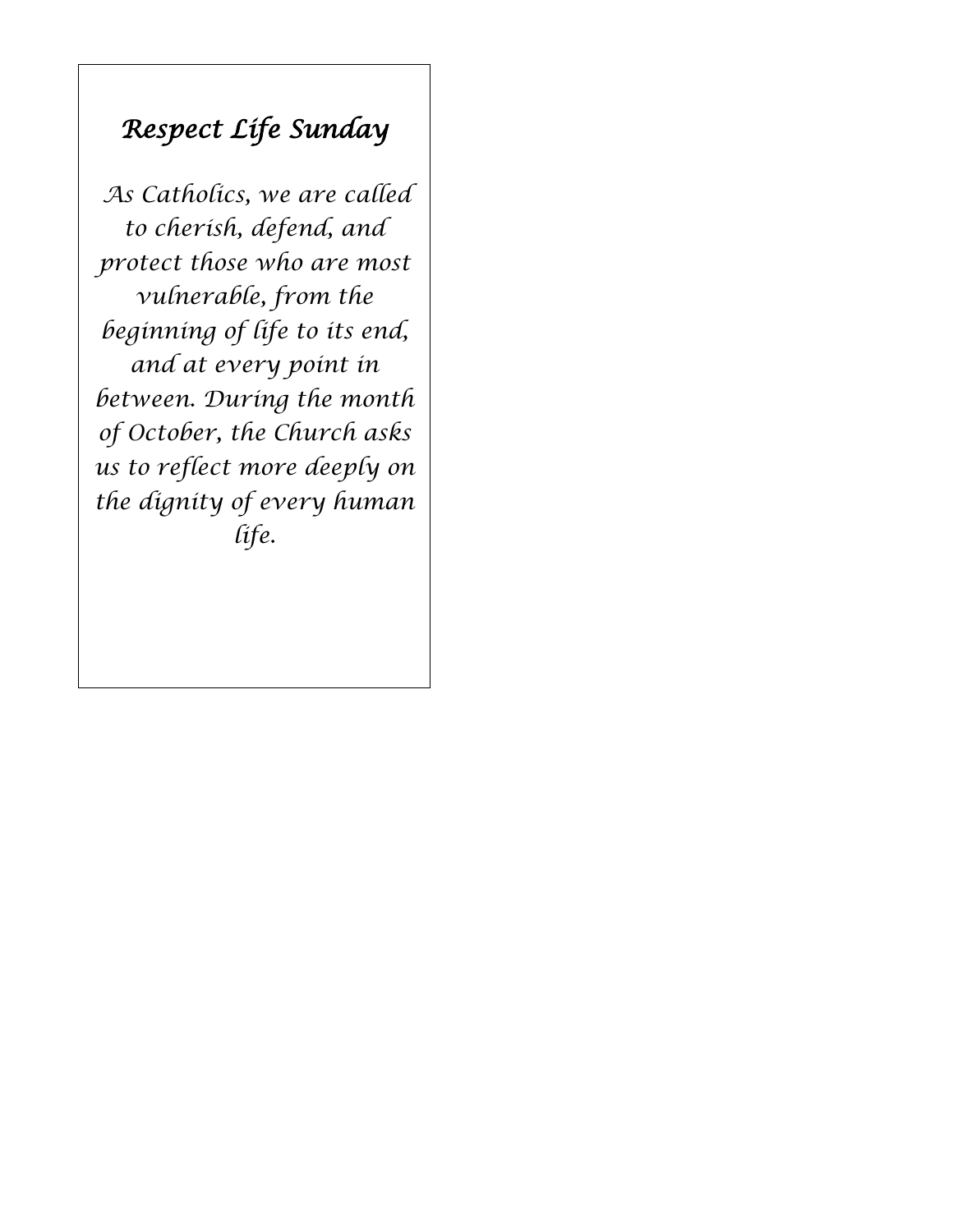#### **MASS INTENTIONS**

SATURDAY, OCTOBER 3, 2020 5:00 PM – Special Intention of Craig Bittinger

SUNDAY, OCTOBER 4, 2020 8:15 AM – People of the Parish 10:00 AM + Jeff Stimer **(rectory lawn)** 11:15 AM + Joseph & Rose Karmazin

MONDAY, OCTOBER 5, 2020 NO MASS

TUESDAY, OCTOBER 6, 2020 9:00 AM + Anna Donato

WEDNESDAY, OCTOBER 7, 2020 9:00 AM – Special Intention of Baummer & Miller Families

THURSDAY, OCT. 8, 2020 9:00 AM + Sophie J. & Richard L. Maley, Jr.

FRIDAY, OCT. 9, 2020 9:00 AM + Florence Fritz

SATURDAY, OCT. 10, 2020 5:00 PM + Angelina Renda

SUNDAY, OCT. 11, 2020 8:15 AM – People of the Parish 10:00 AM + Susan Klunk **(rectory lawn)** 11:15 AM + Francis & Dale Renaut \*\*\*\*\*\*\*\*\*\*\*\*\*\*\*\*\*\*\*\*\*\*\*\*\*\*\*\*\*\*\*\*\*\*\*\*\*\*\*\*\*\*\*\*\*\*\*\*\*\*\*\*\*\*\*\*\*\*\*\*\*\*\*

#### **NEXT SUNDAY'S READINGS**

Isaiah 25:6-10 Philippians 4:12-14, 19-20 Matthew 22:1-14 \*\*\*\*\*\*\*\*\*\*\*\*\*\*\*\*\*\*\*\*\*\*\*\*\*\*\*\*\*\*\*\*\*\*\*\*\*\*\*\*\*\*\*\*\*\*\*\*\*\*\*\*\*\*\*\*\*\*\*\*\*\*\*

**SICK OF OUR PARISH –** Please keep our members in your thoughtful prayers: Fred Staub, Kenneth & Alice Williams, Helen Lawrence, Norma Woerner, Brenda Freed, Ken Jacoby, Syndia Helmers, Addie Mannarino, Carmen Miranda, Kai Goley, Richard Doll, Nickolas Willis, Loretta Gambrill, Steve Luckenbaugh, Sharon Nowakowski, Stephen Nowakowski, Dianne Giampietro, Sarah Arigo, Jerome & June Rahm, Bobbi Pfaff, David Hartlaub, Bill & Marie Hallisey, Holly Fletcher, Dave Wolford, Madison Six, Antoinette Baguley, Lisa Marie Smith, Regina Luckenbaugh, Peg Aumen, Rogene & Ronald Blocher, William Riley, Frank Altobelli, Joyce Brooks, Bob Myers, Ceili Calderon, Melinda Roth, Ed Boden, Erik Wolfer and Karen Racculia. **\*\*\*\*\*\*\*\*\*\*\*\*\*\*\*\*\*\*\*\*\*\*\*\*\*\*\*\*\*\*\*\*\*\*\*\*\*\*\*\*\*\*\*\*\*\*\*\*\*\*\*\*\*\*\*\*\*\*\*\*\*\*\***

*IN THE CHARITY OF YOUR PRAYERS, please pray for the repose of the soul of Kandi Gilbert, daughter-in-law of Linda Gilbert, who died last week.* 

**This Weekend's Mass can be viewed on your smart phone, tablet, computer or smart TV on Sunday Morning. Click on the link on the IHM Website home page (www.ihmparadise.org) and it will link to a YouTube recording of the Mass. It will be available anytime on Sunday.**



#### **QUOTES ON MOST HOLY EUCHARIST**

There is nothing so great as the Eucharist. If God had something more precious, He would have given it to us. St. John Vianney

#### **FAMILY PERSPECTIVE**

Every family is visited by difficult times which can unite or divide. These hardships, which we would quickly reject, hold the potential to be the "unifying cornerstone" where we drop our pettiness and defenses and pull together, linked by a common bond and love for one another."

**PRAYER FOR VOCATIONS –** Let go of worry. Go to God in prayer. Then the peace of God will dwell in your heart and mind. Ask God to show you how to follow Jesus. (Philippians 4:6-9). If God may be calling you to the priesthood or consecrated life, visit our website at [www.hbgdiocese.org,](http://www.hbgdiocese.org/) call Father Jonathan Sawicki at 717-657-4804 or write: [frjsawacki@hbgdiocese.org.](mailto:frjsawacki@hbgdiocese.org)

## **Diocese of Harrisburg 6th Annual (Virtual) Women's**

**Conference –** Registration, schedule and other information is available at [www.hbgdiocese.org/women](http://www.hbgdiocese.org/women) for the sixth annual Diocesan Women's Conference, taking place Saturday, Oct. 17, 2020 from 9 AM – 12:15 PM. This year's conference is Virtual. The theme is *Catholic Women: Our Place at the Table.* The keynote is Emily Stimpson Chapman, nationally known Catholic author, speaker, and blogger. The title of her keynote address is: *Tasting the Love of God: Finding Healing and Joy at the Catholic Table.* Other featured speakers are Bishop Ronald Gainer and Mrs. Megan Murphy. There will also be Eucharistic Adoration as well as Praise and Worship music. Cost this year is just \$10 per person. Registration this year is online only. Please join us for this fabulous conference!

#### **ANNUAL JOHN MELHORN MEMORIAL BLOOD**

**DRIVE –** Boy Scout Troop 127 will be hosting the annual John Melhorn Memorial Blood Drive in the Social Hall on Saturday, Oct.  $24^{th}$  from 9 AM  $-$  1 PM. Appointments are encouraged and can be made by calling 1-800-771- 0059. Walk-ins will be accepted. Due to the current health situation, the Central PA Blood Bank is in great need of blood donations. Please consider donating blood if you are able. Additional information about blood donation and safety protocols can be found at [www.717giveblood.org.](http://www.717giveblood.org/)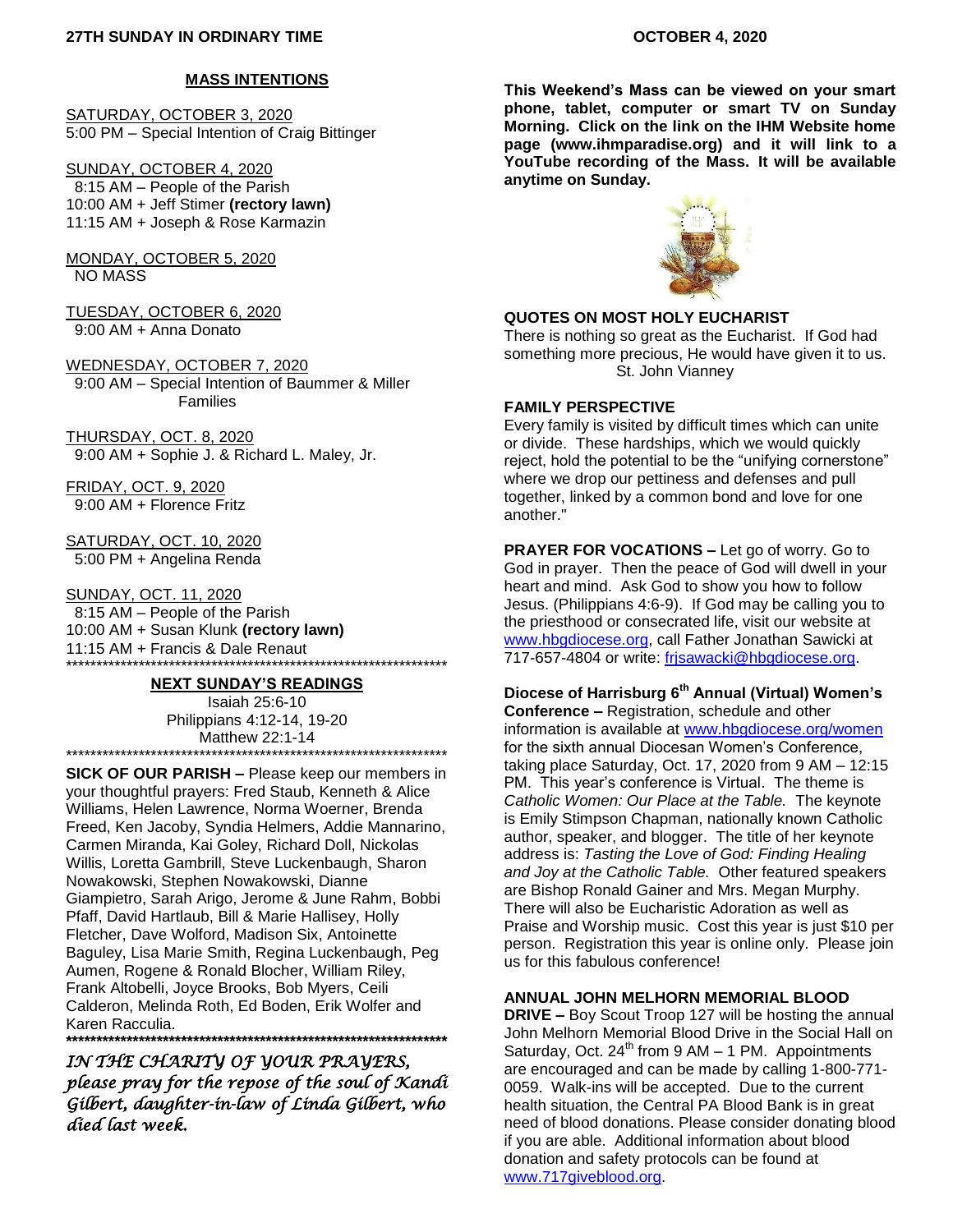#### **OUTDOOR MASS**

The 7:15 AM Mass, which we began on August  $2<sup>nd</sup>$  will be changed to 10 AM, effective Oct. 4, 2020. We will continue to social distance in front of the rectory. Just a reminder that you need to bring your own chair and we need to be mindful of "social distancing." Please bring your mask, but you will not need to wear the mask during the entire Mass because of being outside and social distancing. In the event of **rain** on Sunday morning, the Mass will **NOT** be celebrated at 10:00AM.

**MISSIONARIES OF THE POOR, JAMAICA –** This is our 11<sup>th</sup> year of support for the Missionaries of the Poor in Jamaica. Alas, because of the Covid-19 virus, no visitors may come to Kingston. The needs of the brothers have not changed: they still care for hundreds of homeless, disabled and unwanted men, women and children.

Each year, you, the parishioners of IHM have been generous supporters of the Brothers in Jamaica; last year over \$3,000 in fact. Please prayerfully consider making a donation this year for medical supplies which we will send to the medical staff in Kingston. Please place your contribution in the special envelopes in the collection baskets. Please mark your regular envelope number on this envelope so you will receive credit on your annual IHM giving statement. **Checks should be payable to "IHM".** 100% of all money donated will be sent to MOP for medicines. If you have any questions, please contact Roy Wainwright at 717-619-7243 or email [roywainwright3@gmail.com.](mailto:roywainwright3@gmail.com) The Brothers and the hundreds of people they care for THANK YOU!

**WELCOME!** We welcome the following new members into our parish family: Abigail Francisco, East Berlin Cody & Sherrilyn Beasley & family, York Allen & Traci Rudisill & family, East Berlin Tina Gebhart & family, Abbottstown Gregory & Karen Atonik, Dover

**RUTH'S HARVEST PACKERS –** We will start up Ruth's Harvest once again this year with our first distribution taking place on Friday, Nov. 13. We will pack 50 bags starting at 1:30 PM. You will be required to wear a mask, and we will have gloves to handle the food. Future dates (all Fridays at 1:30 at Abbottstown Fire Hall) are December 11, January 22, February 19, March 19, April TBA, and May 21. If you are able to help on Friday, Nov. 13, please respond to Pat Renaut at 717-637-1110 or [patrenaut@hotmail.com.](mailto:patrenaut@hotmail.com)

**ROSARY CRUSADE –** America is at a historic crossroad. God is more offended than ever as people ignore Our Lady's maternal request to "stop offending God". As a result, America is suffering from a pandemic, rioting, looting, and murder, as well as moral and societal collapse. It is urgent that we heed Our Lady's request and stop sinning if we hope to enjoy God's blessings and to avert His wrath. He will hear us, if we pray through the intercession of His Blessed Mother. That's why we're doing the 2020 Public

Square Rosary Crusade. Join the 2020 Public Square Rosary Crusade today! It will be held on Saturday, Oct. 10, 2020 at Noon at the Abbottstown Square. For more information, contact Pay Heiney at 717-476-1371.

#### **RESPECT LIFE MONTH**



Each October the Church in the United States celebrates *Respect Life Month,* and the first Sunday of October is observed as *Respect Life Sunday.* As Catholics, we are called to cherish, defend, and protect those who are most vulnerable, from the beginning of life to its end, and at every point in between. During the month of October, the Church asks us to reflect more deeply on the dignity of every human life.

This year's theme is "**LIVE THE GOSPEL OF LIFE."**As the Church celebrates the  $25<sup>th</sup>$  Anniversary of Pope St. John Paul II's prophetic encyclical, let us reflect on how we personally live out the Gospel: Do I talk about and act toward others as I would talk about and treat Jesus himself? Do I inform myself of the Church's teachings and engage in the civic arena as first a follower of Christ? Do I support and advocate for laws and policies that protect and defend human life? Do I help pregnant and parenting mothers in need? Am I ready to support a loved one nearing death?

Through the intercession of Our Lady of Guadalupe, may our Lord grant us the grace to truly and courageously live His Gospel of life.

**RED MASS –** The Most Reverend Ronald W. Gainer, D.D., J.C.L., Bishop of Harrisburg, will be the principal celebrant for the Annual Diocesan Red Mass on Monday, Oct.  $12<sup>th</sup>$  at 5:30 PM at the Cathedral Parish of St. Patrick, Harrisburg. Most Rev. Michael F. Burbidge, Bishop of Arlington, will be the guest homilist. The Red Mass coincides with the time period in which the U.S. Supreme Court begins its new term. Those unable to attend the Mass in person are encouraged to view the live stream of the Mass on the Diocesan YouTube channel: [www.YouTube.com/hbgdiocese.](http://www.youtube.com/hbgdiocese)

#### **THANKS TO \* \* \* \* \* \***

**\* \* \* \* \* \***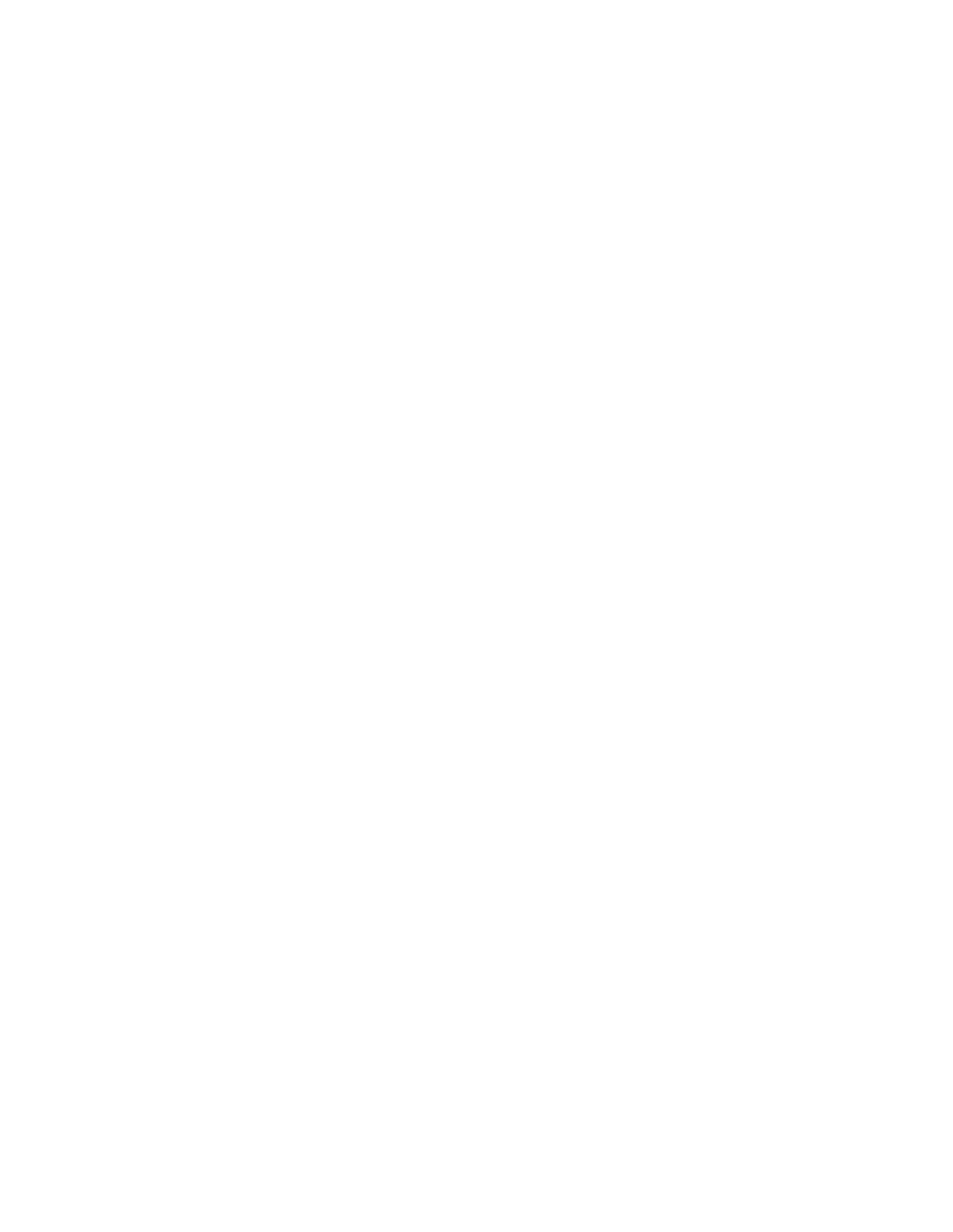

It is with great sadness that we announce that our Christmas Bazaar is canceled this year due to the pandemic. Look forward to enjoying it in November 2021!

**PARKING LOT SAFETY -** Our Religious Education Classes have begun on Sunday, September 20<sup>th</sup>. Just a reminder for all of us to be cautious of the parking lot behind the Church as our students are dropped off and picked up. **PLEASE** be mindful of coming into and exiting the property according to the correct signs at the driveways.

**WEDDING ANNIVERSARY –** Are you celebrating a milestone wedding anniversary this year? Were you married 5, 10, 15, 20, 25, 30 or more years ago? A special blessing will be given to all couples by Fr. Burger on Saturday, Oct. 31<sup>st</sup> at the end of the 5 PM Mass. If you would like to be recognized, please call Pat Slonaker at 717-624-3245 by Oct. 18<sup>th</sup>.

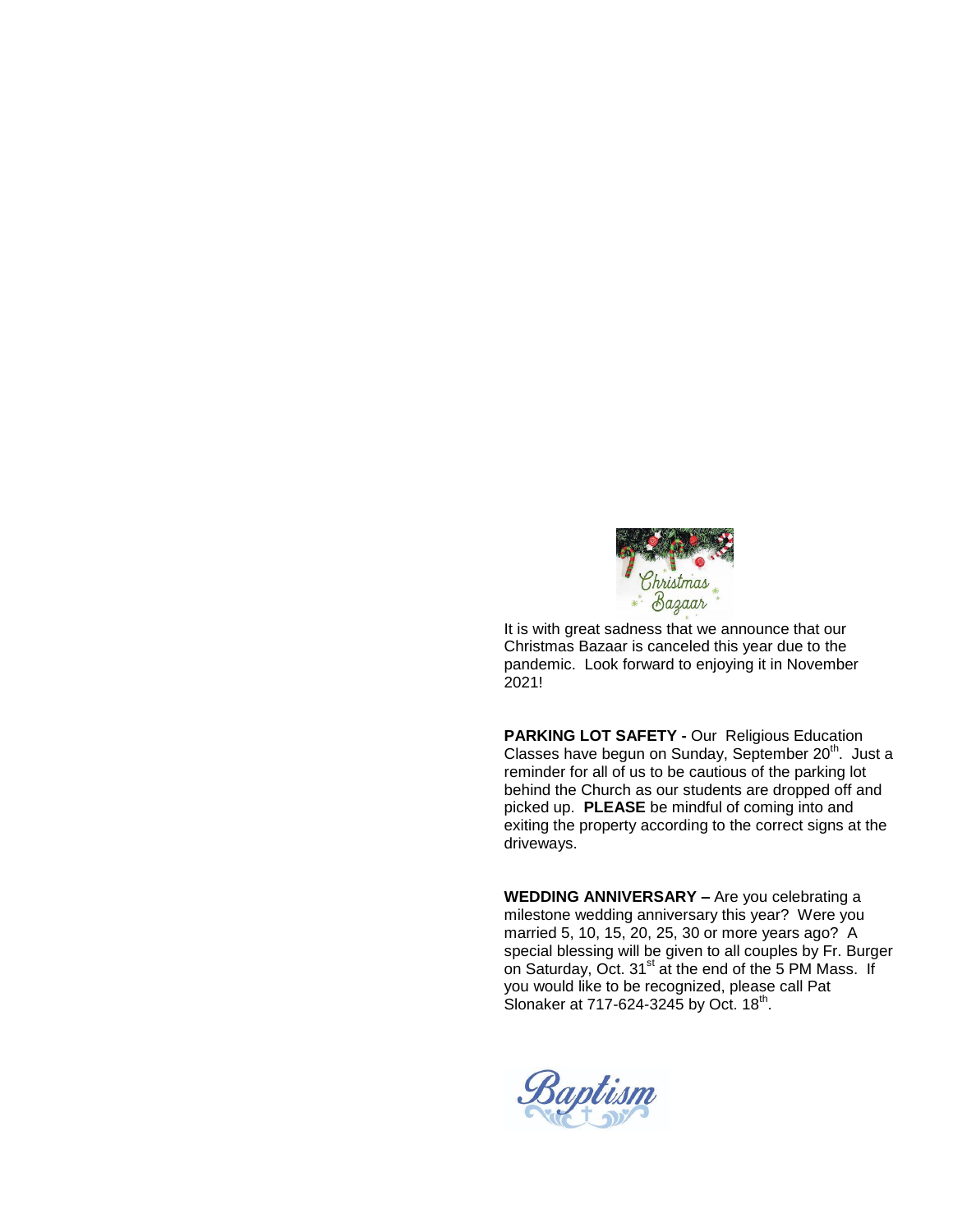**PARISH CELEBRATION POSTPONED -** It is with great sadness that I announce that due to the continued COVID pandemic, the need for social distancing, etc., that the 175<sup>th</sup> Anniversary of our Church celebration, which was scheduled for October 11<sup>th</sup> has been cancelled.



#### *The Rite of Christian Initiation of Adults*

*T*he RCIA is the process of spiritual conversion and growth, over time, in one's relationship with God and the Christian community. It is a faith journey where adults are fully welcomed into the Catholic Church. If you or someone you know is interested in exploring a relationship with Jesus Christ and celebrating the sacraments of Baptism, Confirmation and Eucharist, please consider. For more information about RCIA, please call Sister Rosanne @ (717) 259-0611, ext. 7

A listing of live broadcasting and/or recordings of Masses from parishes throughout the Diocese is available on the Diocesan website, [https://www.hbgdiocese.org/faith-in-time-of](https://www.hbgdiocese.org/faith-in-time-of-coronavirus/#parishes-live-streaming-mass)[coronavirus/#parishes-live-streaming-mass.](https://www.hbgdiocese.org/faith-in-time-of-coronavirus/#parishes-live-streaming-mass)

Please visit the Diocesan website [www.hbgdiocese.org](http://www.hbgdiocese.org/) – Health Alerts page for the most up-to-date information regarding the Diocese's response to COVID-19, including a listing of Diocesan event cancelations and postponements, as well as additional COVID-19 prevention measures and recommendations.

#### **AUGUST FINANCIAL REPORT –**

| <b>Monthly Budget</b>            | \$45,500.00    |
|----------------------------------|----------------|
| Income for Aug. 2 <sup>nd</sup>  | 8,927.00       |
| Aug. 9th                         | 12,279.00      |
| Aug. 16 <sup>th</sup>            | 7,289.00       |
| Aug. 23rd                        | 8,048.00       |
| Aug. $30th$                      | 7,862.00       |
| Diocesan on-line giving for Aug. | 120.00         |
| <b>Outside donation</b>          | 4,170.00       |
| <b>TOTAL MONTHLY INCOME</b>      | \$48,695.00    |
| <b>ADDITIONAL COLLECTIONS:</b>   |                |
| <b>Capital Improvements</b>      | \$<br>1,085.00 |
| <b>Missionary Co-Op</b>          | 660.00         |
| <b>Assumption</b>                | 1,645.00       |



If you have a child / children ages 4 through grade 8 who are not registered in a Catholic School for the 2020-2021 School year, you are invited to register them for the 2020-2021 Religious Education Classes here at Immaculate Heart of Mary. To register or for more information, please call Sister Rosanne @ (717) 259- 0611, ext. 7

Dear Brothers and Sisters in Christ:

As I know many of you are aware, the Roman Catholic Diocese of Harrisburg filed for chapter 11 bankruptcy in February of this year. We made this decision in an effort to ensure our financial ability to both provide fair and equitable compensation for survivors of past sexual abuse and ensure the future of the missions and ministries of the Roman Catholic Church within our Diocese's territory.

In support of this effort, I have asked your Pastor (Parochial Vicar) to read this letter to all of you this weekend and again in September to ensure that we reach as many survivors as possible before the claims filing deadline. The claims filing deadline is November 13, 2020. Claims can be made confidentially. Information on how to submit a claim has been posted at every church and school within the Diocese. We have also made this information available on the Diocese's webpage and the webpage maintained by the Diocese's claims and balloting agent, Epiq Restructuring, at https://dm.epiq11.com/case/rcdh/info. Additionally, information will also be published at least twice in your parish's weekly bulletin and you can ask any priest within our Diocese for more information as well. I ask that you please share this information with your family and friends who are not here today. Thank you in advance for your cooperation. Please be assured of my continuing prayers and I ask that you please keep me as well as all of the priests, deacons, and consecrated religious of our Diocese in your prayers as well.

Sincerely in Christ + Rould W Gainer

**JUNE** 6<sup>th</sup>, we will be able to celebrate Mass again here at IHM. The obligation to attend Mass every Sunday is still dispensed by the Bishop until further notice. Anyone whose health is compromised or doesn't feel safe to gather in large groups is **NOT** obligated to attend Mass. This year we will **not** be following a summer schedule for Mass. We will continue with Masses Saturday at 5 PM, Sunday at 8:15 AM and 11:15 AM. In addition, we will have Mass Tuesday through Friday at 9 AM. Because of the seating capacity, we request that you reserve your place beforehand. If you wish to attend one of the **Masses on the weekend, call Sr. Rosanne at 717-259-0611**, **ext. 7**. If you wish to attend the **9 AM Mass on Tuesday or Thursday, call Anita at 717-259-0611, ext. 5**. If you wish to attend the **9 AM Mass on Wednesday or Friday, call Carol Stroud at 717-814-7918**. The call to reserve a seat needs to be made by the **Friday** before a particular weekend, no later than 3:30 PM, so that the seating plan can be completed properly.

Any group gatherings must be held outdoors, bring your own chairs and maintain safe distancing as required. **The indoor facilities ARE NOT AVAILABLE AT THIS TIME.**

#### **DIRECT PAYMENTS FROM BANK TO IHM PARISH**

Several parishioners have been utilizing this service from their Bank to IHM Church for the last several years.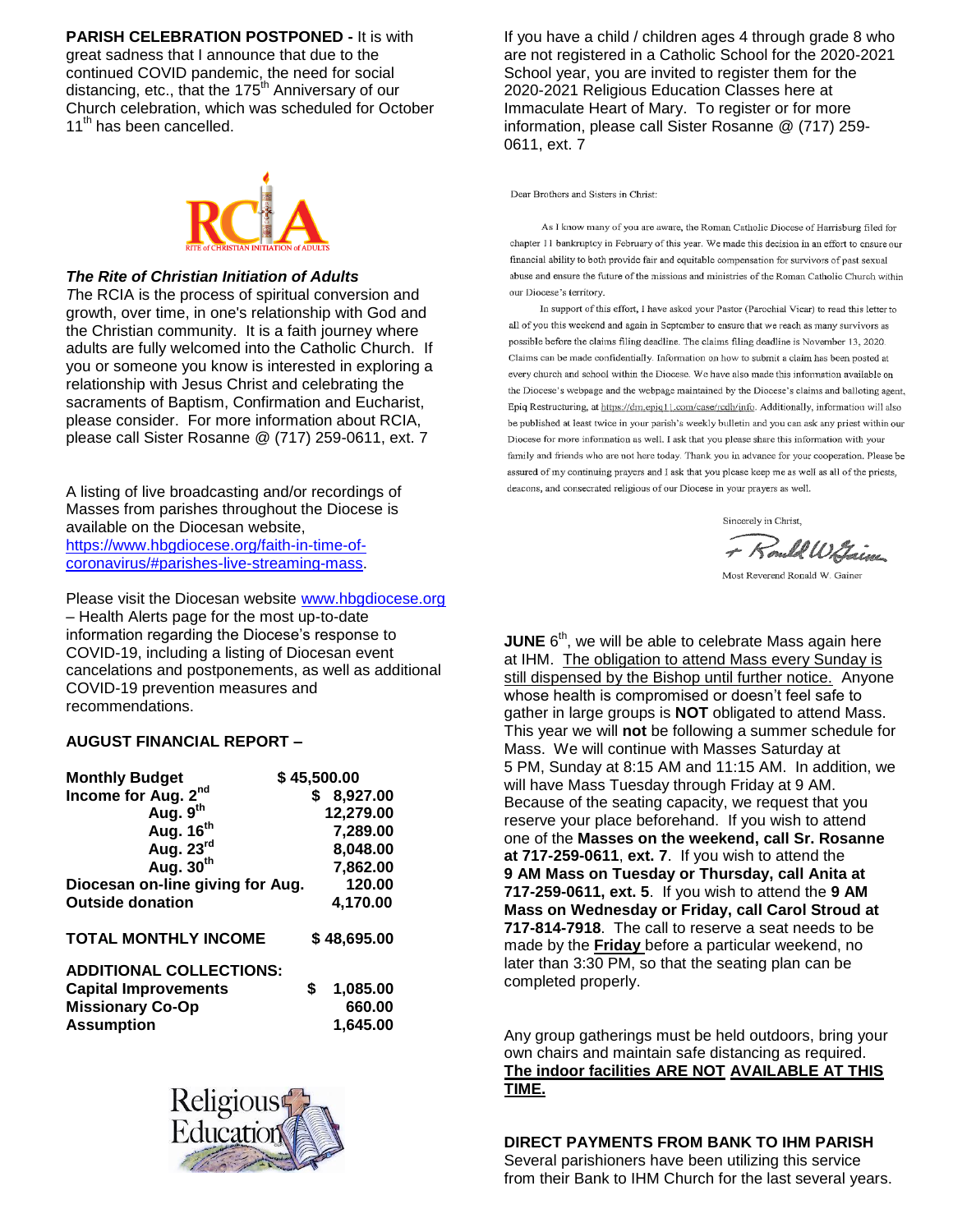It has proven to be an easy and safe way for your parish contributions to be sent directly with little to no effort on your part.

Some parishioners lately have chosen the **TEMPORARY** service offered through the Diocese for their parish tithing. This is a temporary offer and the Diocese is not offering recurring giving for the parishes for the Sunday Offering gifts.

If you have been utilizing this service from the Diocese and wish to continue an "auto payment" direct to IHM, we are asking that you contact your bank and make the arrangements to have your payments sent directly to IHM Church, 6084 W. Canal Rd., Abbottstown PA 17301. It is a very simple process – request the payment through the "bill pay" program, give them the amount and schedule you want these payments to be made (weekly, monthly, etc.). They will send the check directly to our Church and credit is given immediately. There is no fee by the bank for either the parishioner or the parish. However, utilizing the service from the Diocese does cost the parish a fee for each payment made or any credit card transaction occurs.

As always, we appreciate the financial support of our parish and if you have any questions regarding this "auto pay" method for your contributions, please contact Anita in the parish office at 717-259-0611 ext 5. amount of \$462.76 from this past heating season! IHM receives 4 cents per gallon for anyone using heating oil or propane that is a current customer of Aero Energy or anyone who becomes a NEW customer. If you are not already participating in this program and would like to, please call Aero Energy at 888-827-1713 to sign up for the House of Worship Program. There is no additional cost to anyone who participates – it is a donation from Aero Energy to our church. Thanks to all who participate!

**MASS INTENTIONS –** Mass intentions are a wonderful way to celebrate a special occasion, remember those who have died or are sick and in need of our prayers. Please consider this as a "gift" for someone. Call Anita in the Parish Office to arrange your Mass intentions. With the county stay-at-home orders in place, and our Masses being recorded for the website, we have not had Mass requests lately and therefore are running low. Please consider having a Mass said for a loved one or a special occasion.

#### **FOOD PANTRY ANNOUNCEMENTS**

We are currently NOT collecting donations for the local food pantry. However, there still is a need; and New Hope Ministries is greatly involved with assisting us with monthly distributions in both East Berlin and Abbottstown. If you would like to contribute, please send a donation to New Hope Ministries at PO Box 448, Dillsburg, PA 17019. If you have items you wish to donate, please take them directly to a New Hope location (e.g. New Oxford); it is recommended that you call first to make arrangements (717-624-4700).

The number of families served at the East Berlin Food Pantry on August  $5<sup>th</sup>$  was 30, which included 74 individuals. The number of families served at the Abbottstown Food Pantry on August  $6<sup>th</sup>$  was 23, which included 63 individuals.

MESSAGE FROM NEW HOPE – **Do you know someone who needs help because of COVID-19?** 

Maybe someone who cannot find a job, is having a hard time keeping up with their expenses like rent or utility payments, or has been impacted in other ways from the health crisis? If they live in our service area, please let them know that New Hope is here to help!

#### **HOUSE OF WORSHIP PROGRAM**

We would like to express our most sincere gratitude to all those who participate in the Aero Energy House of Worship Program. Our parish received a check in the

**PARISH CARING COMMITTEE –** Assists parishioners on an as needed basis, in times of need or stress and provides visitation, care giver relief, meals, errands, light household chores and local transportation. To request assistance or to become a Caring Committee Volunteer, contact Cathy Gunzelman at 717-225-6516.

**DIOCESAN ANNOUNCEMENT –** Information concerning the Publication Notice and Sexual Abuse Claims Filing Deadline of Nov. 13, 2020 is available on the bulletin boards in Church, as well as by visiting [www.hbgdiocese.org](http://www.hbgdiocese.org/) or <https://dm.epiq.11.com/case/rcdh/info>

## **SIGN UP FOR THE DIGITAL CATHOLIC WITNESS**

The Catholic Witness transitioned to a weekly digital edition in May, reporting news and features that reach Catholics instantly. The digital format features a weekly e-newsletter with stories, photos and videos, as well as a designed PDF that can be printed and shared. The digital service is free to all subscribers. Sign up today at [www.hbgdiocese.org/the-catholic-witness](http://www.hbgdiocese.org/the-catholic-witness-newspaper/catholic-witness-signup/)[newspaper/catholic-witness-signup/](http://www.hbgdiocese.org/the-catholic-witness-newspaper/catholic-witness-signup/) and join us as we continue to share in the Church's mission to tell the Good News of Jesus Christ in the context of today's world.

**MARK YOUR CALENDARS – NEW DATES!**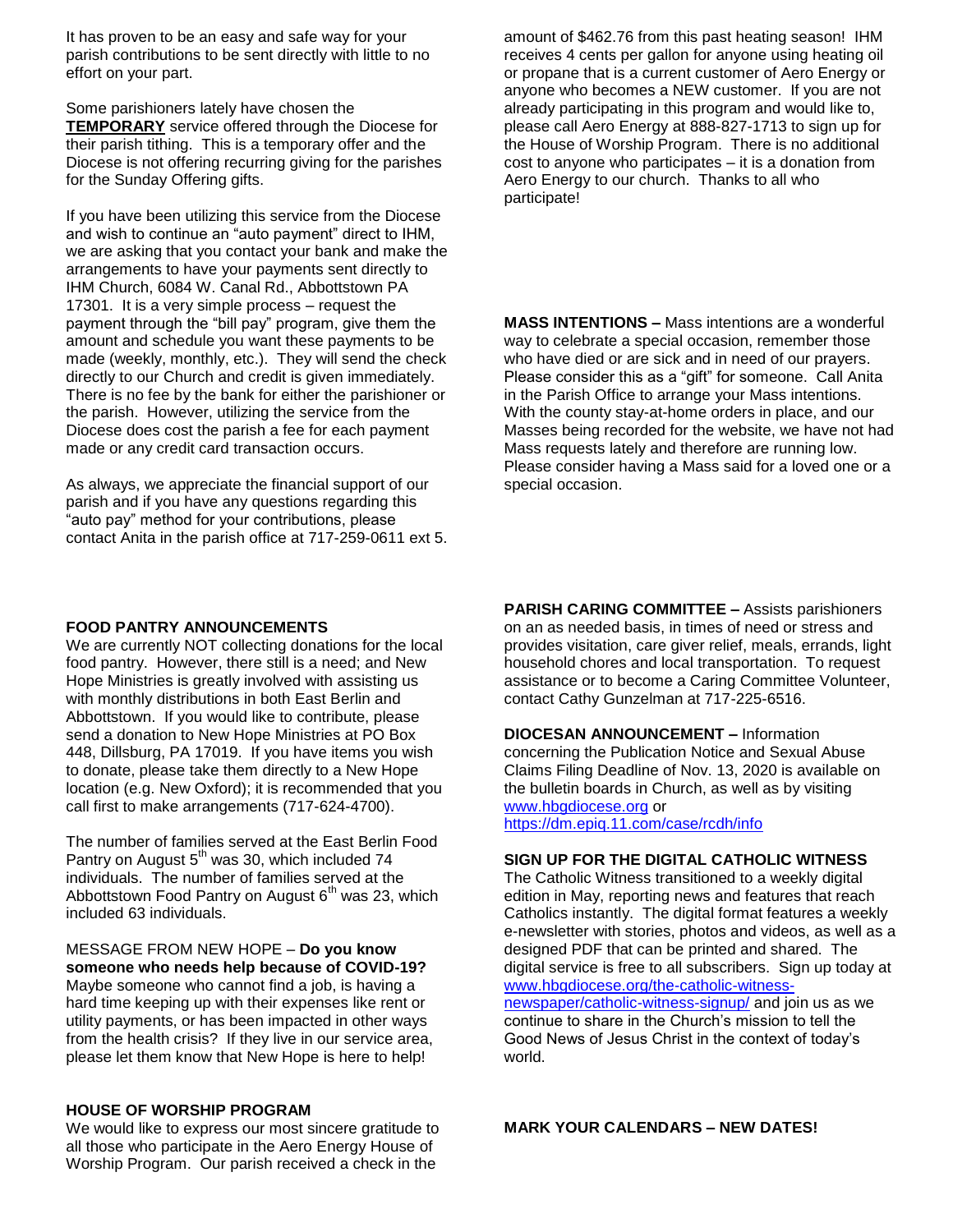+ Our **PARISH MISSION** with Rev. William Garrott which was scheduled for May 3-5 has been rescheduled for Dec. 6-9, 2020.

+ Our **PARISH CELEBRATION OF THE 175TH ANNIVERSARY OF OUR CHURCH** which was scheduled for June  $7^{\text{th}}$  is now scheduled for Oct. 11<sup>th</sup>. More info will follow on both these events.

#### *PRAYER TO SAINT MICHAEL THE ARCHANGEL*

*St. Michael the Archangel, defend us in battle, be our protection against the wickedness and snare of the devil. May God rebuke him, we humbly pray, and do thou, O Prince of the Heavenly Host, by the power of God, cast into hell Satan and all the evil spirits who prowl about the world seeking the ruin of souls. Amen.*

#### **WEEK-AT-A-GLANCE March 15th – 21st**

**Sunday, Mar. 15th – Religious Education from 9:30 – 11 AM Sunday, Mar. 15th – Adult Enrichment Class in The social hall, 9:30-11 AM Monday, March 16th – Cub Scouts, 6:30 PM Monday, March 16th – Legion of Mary in Rel Ed Bldg Room 4, 7 PM Monday, Mar. 16th – Charismatic Prayer Group in Social Hall, 7 PM Wednesday, Mar. 18th – Soup and Sermon, Noon – 1 PM in social hall Wednesday, Mar. 18th – Boy Scouts, 6-9 PM Thursday, Mar. 19th – Faith Sharing Group in the Social Hall after Mass Friday, Mar. 27th – Stations of the Cross, 7 PM**

#### **MISSION FOR LITURGY AND WORSHIP**

**ALTAR SERVERS** for Sat/Sun Mar. 28-29 **5:00 PM Mass: 8:15 AM Mass: 11:15 AM Mass:** Coordinator is Kelli Maysilles.

**LECTORS** for Sat/Sun Mar. 28-29 **5 PM MASS – 8:15 AM MASS – 11:15 AM MASS –** Coordinator is Dianne Giampietro.

**EXTRAORDINARY MINISTERS OF HOLY COMMUNION (EMHC)** for Sat/Sun Mar. 28-29 **5:00 PM: 8:15 AM: 11:15 AM:** 

Coordinator is Claire Wentz.

**GROCERY CERTIFICATES** – The sale of the grocery cards is very beneficial to our parish. Please know how very grateful we are to all of you who support our Grocery Certificate Program and ultimately our Religious Education Program. IHM receives a 5% profit from the sale of all the grocery cards purchased. We thank all those who continually support the sale of the Weis and Giant cards. The cards are sold after each Mass at the front entrance door. They are also available in the parish office throughout the week. Please help support this wonderful program! During the week of Mar. 15, 2020 we sold \$740 for a profit of \$37.00. Due to the cancellation of all Masses, gift cards can still be purchased at the parish office Monday through Friday between 8:30 AM and 2:30 PM.

**HANDICAPPED PARKING SPACES -** We urge and encourage those of you who are in need of this service to please use them. They are so much closer to the Church. You may use the CHURCH EXIT to get into the spaces on Saturday night or for 8:15 Mass on Sunday. For the 11:15 Mass, you may use this entrance until 10:45 and be parked before the children are being dismissed from Religious Education classes. For safety reasons, please do not come in the EXIT and park the wrong way along the side of the Church. **Please note ~ the same rules apply here as elsewhere in using these spaces. You must have a Handicapped Placard or it be indicated on your license plate anytime you park in these spaces.**

**ABBOTTSTOWN/EAST BERLIN FOOD BANK –** The food pantry in East Berlin held on Feb. 5th served 49 families which included 124 individuals. The number of families served at the Abbottstown location on Feb. 6th was 16 for a total of 41 individuals. The link to the Time to Sign Up page for the food pantry on **Wednesday**, **March 5th** at the East Berlin location is [www.volunteersignup.org/MYX8P](http://www.volunteersignup.org/MYX8P) and **Thursday, March 7th** at the Abbottstown location is [www.volunteersignup.org/FPFHR.](http://www.volunteersignup.org/FPFHR) Please remember to drop off health/beauty items, such as soaps, toothbrushes, diapers, as well as LAUNDRY DETERGENT, etc. and place them in the food pantry barrels.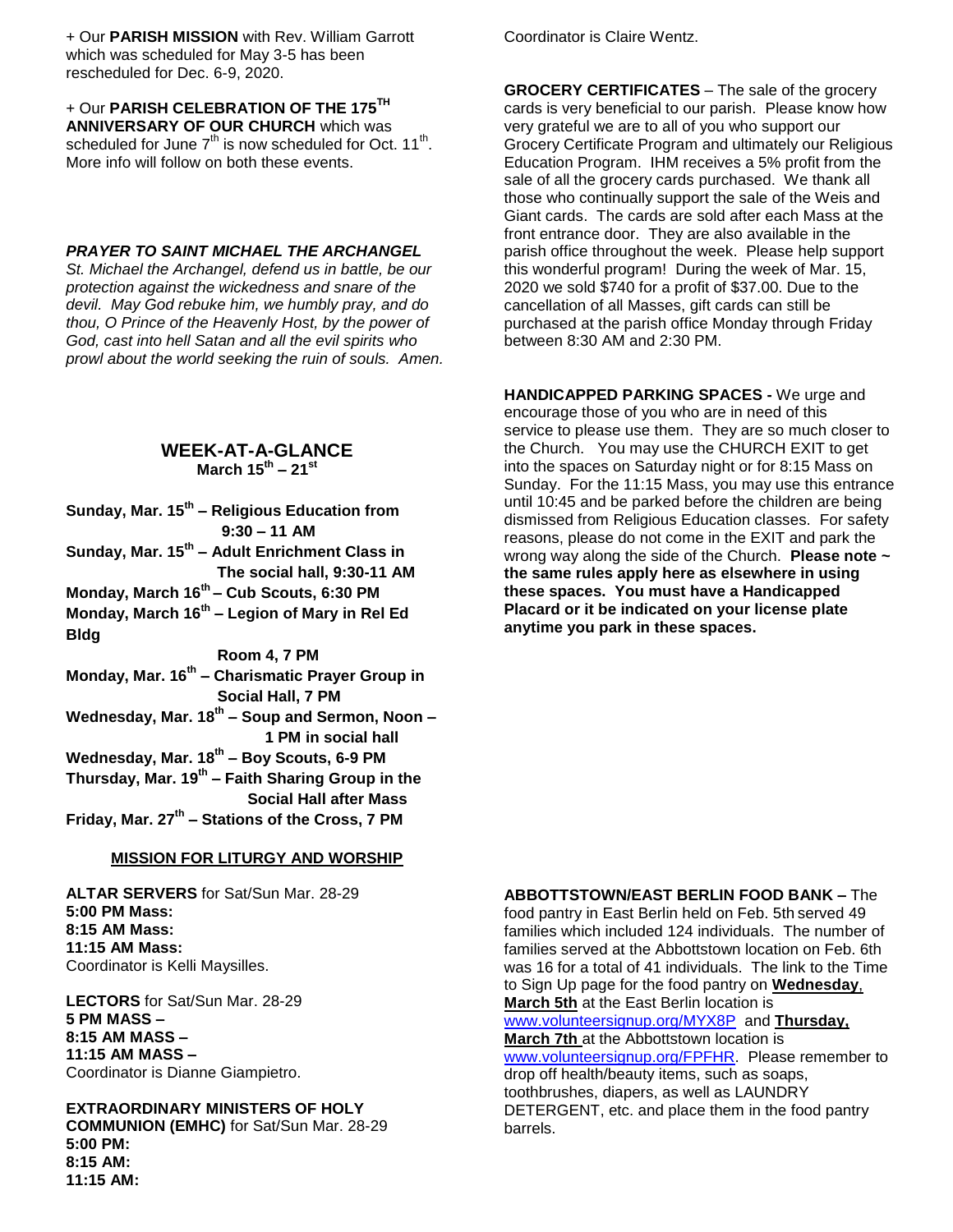**GROCERY CERTIFICATES** – Please know how very grateful we are to all of you who support our Grocery Certificate Program and ultimately our Religious Education Program. IHM receives a 5% profit from the sale of all the grocery cards purchased. **Before going for groceries, please consider purchasing Weis or Giant cards after each Mass at the front entrance.** Cards can also be purchased in the parish office during the work week. Thank you for your support of this wonderful program! During the week of Jan. 19, 2020 we sold \$360 for a profit of \$18.00.

**WEEKDAY MASS PARKING –** In inclement weather please use common sense for traveling for daily Mass. Do not put yourself in any harm. Anyone attending the weekday Masses are asked to park in the lot beside and behind the Church whenever there is snow and ice. This parking area will be made ready first for anyone on the property.

# *Message from the Pastor*

#### **EUCHARISTIC ADORATION**

**WHEN:** Every First Friday of the month beginning Jan. 3, 2020 **WHAT:** Two Hours of Eucharistic Adoration **WHERE:** Immaculate Heart of Mary Church **TIME:** 7 PM – 9 PM

#### **PRAYER SHAWL MINISTRY –** CAN YOU DONATE

NEW YARN? During the last year, the Prayer Shawl Ministry has made over 50 items for our own parishioners, Rachel's Vineyard retreatants, Cross Keys Village Skilled Nursing patients, Spiritrust Lutheran hospice and Hanover Hospital Maternity. **We rely on your donations to help with our yarn expense.** Please drop off your donations in the covered gray boxes at the entrances to the church. If you know of anyone who would benefit from a prayer shawl, please call the parish office at 717-259-0611. Thank you!

**CONGRATULATIONS** to the following students at Delone Catholic High School for achieving honor roll status:

FIRST HONORS: Audrey & Abigail Sell, Jacob Fleming

SECOND HONORS: Harrison Smith, Avery Kuntz & Julia O'Brien

opportunity at the 11:15 Mass when they are called forth and dismissed for "Children's Liturgy of the Word," the ability to learn about the scripture readings on their level. We are in **great need of more volunteers,** who have Diocesan clearances to participate in this ministry. If we have a pool of at least 6 to 8 volunteers, then everyone only has a turn every 6 weeks or so. **PLEASE** consider offering your services for this wonderful ministry for our children. If you are able to help out, please call Sister Rosanne @ (717) 259-0611, ext. 7

**FOOD PANTRY DONATIONS –** We are often asked about which items are most in need. Well, the answer would include a number of non-food items because those items are very much needed but not donated as often as food. These items include such essentials as shampoo, soap, toothpaste, dental floss, toothbrushes, deodorant, toilet paper, tissues, paper towels, and laundry detergent. Of course, we can also use food donations; but we ask you to donate items with good expiration dates (or expired in the current year). Also, all donated items must be unopened. Any questions contact Pat Renaut at 717-637-1110 or [patrenaut@hotmail.com.](mailto:patrenaut@hotmail.com)

#### **A FRIENDLY REMINDER**

From the middle of September until the beginning of May, Religious Education Classes are in session! Please be extra mindful of **SAFETY** on Sunday mornings after the 8:15 Mass as you are leaving the parking lot (especially if you are parked on the side of or behind the Church). That is when our children are being dropped off for CCD. Cars are moving and children are walking and most likely **"aren't looking/noticing"** that cars are backing up and pulling out.

Also around **11:00 AM** when children are being dismissed from the Religious Education Center and are waiting for their parents to "pull up in the car line" to pick them up. There are 150 children in the CCD and they and their safety are our #1 priority!

If you are in need of a "Handicap Parking" spot, please plan on coming to the 11:15 Mass by **10:55 AM.** You can come in the **EXIT** driveway and pull right into one of the spots. Parents pick their children up beginning at 11:00 AM. Once their cars start moving, it is about safety! If you choose not to do this and you get in the "parent car line" then please **be patient.** Please do not try and come up along side the cars that are in line. Most of the time all children get in their cars on the right hand side where adults are right there with them. Occasionally, the children need to get in on the left side because of infants in the car. It takes about 7 minutes to get every child in their car and on their way home safely. Thank you for your understanding!

**CHILDREN'S LITURGY -** As you know, our children (ages 3 through 2nd grade) have a wonderful

## **AERO ENERGY HOUSE OF WORSHIP PROGRAM –**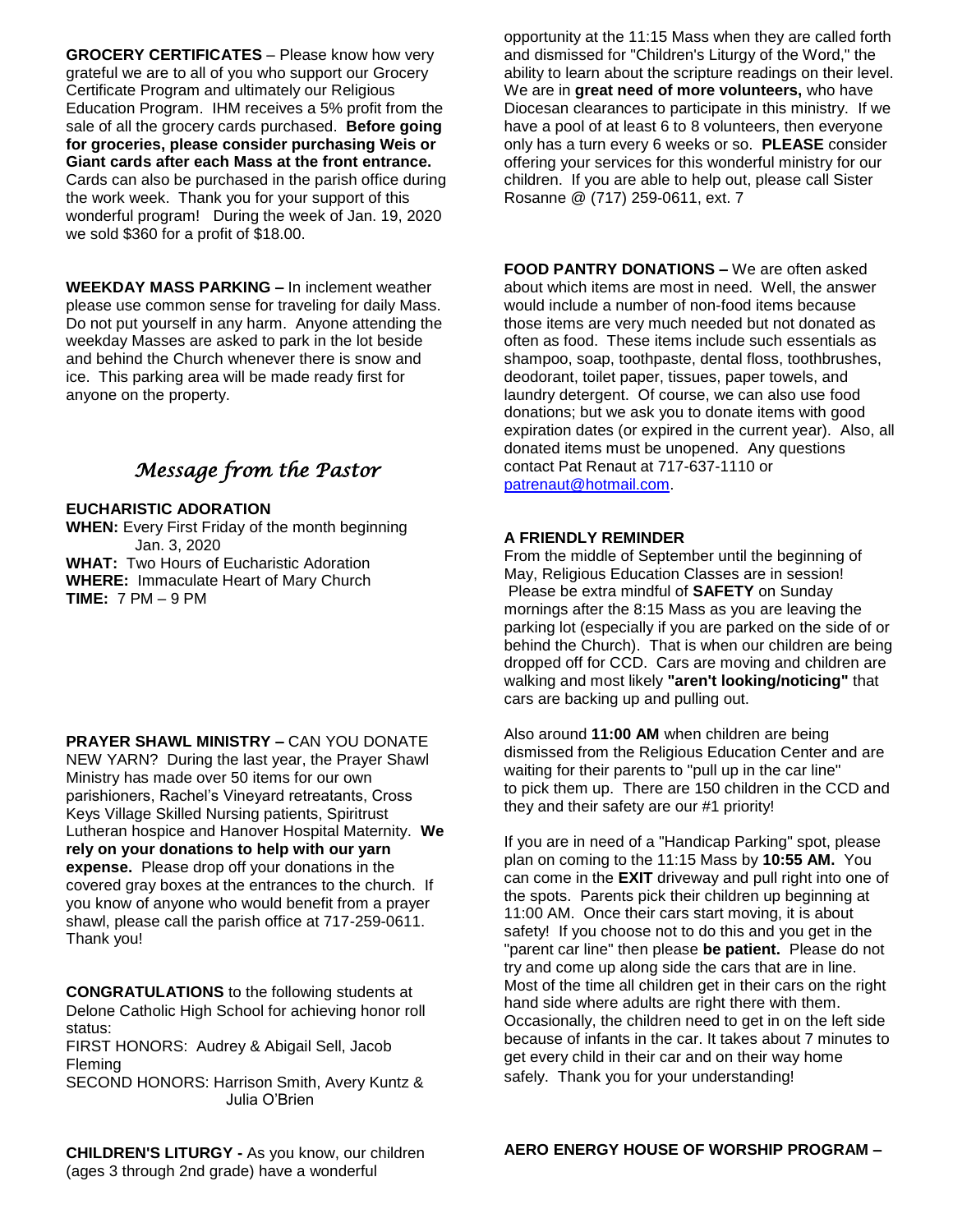This program was established to provide Aero Energy customers an opportunity to give to our church. To participate, Aero Energy customers sign up by phone or online and Aero Energy donates 4 cents for every gallon of fuel they use to us. Please call if you are not already part of this wonderful program. It's an easy way to benefit Immaculate Heart of Mary. Last heating season, IHM was among the top 5 churches in donations received! To sign up, call 888-827-17136.

**OFFERTORY PROCESSION** – For the benefit of you, our long-time parishioners as well as you, our **NEW**  parishioners ~~ we invite you and your family to participate in the Offertory Procession when you come to Mass on Saturday night or Sunday.

Perhaps you have NOT noticed the 3 crosses and the picture frame on the ledge behind the last pew (**right hand side**) as you come into Church. There is an invitation from Fr. Burger in the frame for you to bring forth the gifts at the Offertory time. You just need to take the 3 crosses to the pew with you, and when the altar server goes to the back of the Church with the Processional Cross, you get out of your pew and head to the back of the Church. One of the ushers is there to assist you, if necessary. The gifts (the paten of hosts and the cruet of wine) are on the ledge by the picture frame. You bring those gifts, as well as the collection basket forward, following the altar server with the cross. Please consider having your family participate in the Offertory Procession. This is a simple way to participate more fully in the celebration of the Mass.

**SCAM ALERT!** Once again someone is using the Pastor's name to scam people into buying gift cards or giving their cell number to them. Neither Fr. Burger, nor any Diocesan Priest, will ever ask you to supply him with gift cards or give your cell number in order to help him out. Please **DO NOT** respond to any emails you may receive or any text message asking if you are available to do him a favor and purchase gift cards for someone who is sick.

**HEALING HEARTS** is a support group for widows and widowers. The group will meet once a week on Thursday nights from 6pm until 7:30 pm at Kim Aiello's house at 1650 Pine Run Road, East Berlin. The meetings will consist of prayer, bible study, share time, Christian music, group social outings, like going to see a Christian movie, attending a Christian Concert, or listening to a Christian Speaker. The support group goal is to help heal the broken heart and replace sorrow with joy, by finding peace through a personal

relationship with the Lord. Contact Kim Aiello at 717 476-7504 or emailing her at [jkilo1@hotmail.com.](mailto:jkilo1@hotmail.com)

## *SUMMER WEEKEND MASS SCHEDULE Saturday 5 PM, Sunday 8:15 AM and 10:15 AM*

#### **ARE YOU CARING FOR AN AGING PERSON?**

There is a safe website where you can get help and ideas. Go to [www.agingcare.com.](http://www.agingcare.com/) You can sign up for their emailed newsletter at the bottom of the home page. I have been following the newsletters and find a lot of articles which may be useful. If I can be of any help, please contact me at [roywainwright3@gmail.com](mailto:roywainwright3@gmail.com) or 717- 619-7243.

**FLOWERS –** Looking for a way to memorialize a loved one or celebrate a special occasion? A beautiful way would be to order flowers on the altar. Most weekends are available from now through the end of the year. **Please call Anita in the parish office** to make arrangements.

#### **CATHOLIC CHARITIES COUNSELING SERVICES:**

Depression and anxiety can occur when we have a loss or a major change in our life. A licensed skilled therapist can help you by listening, processing, and giving you the power to make positive change. Catholic Charities Counseling Services is accepting new clients for four office locations throughout the Diocese. Catholic Charities Counseling is for anyone: children, adolescents, adults, and couples. Services are provided in a confidential office setting. Services include individual and family therapy, marital counseling, and parent-child counseling. We accept Medical Assistance, or clients can pay for services (discount fee schedule available). Just call for an appointment: Capital Region 717-233-7978; Lancaster 717-299-3659 or 717-392- 2113 (Espanol); York

717-845-2696; Paradise School Office (Abbottstown) 717-259-9537. Visit [www.cchbg.org](http://www.cchbg.org/) for more information.

**Don't Get Scammed!**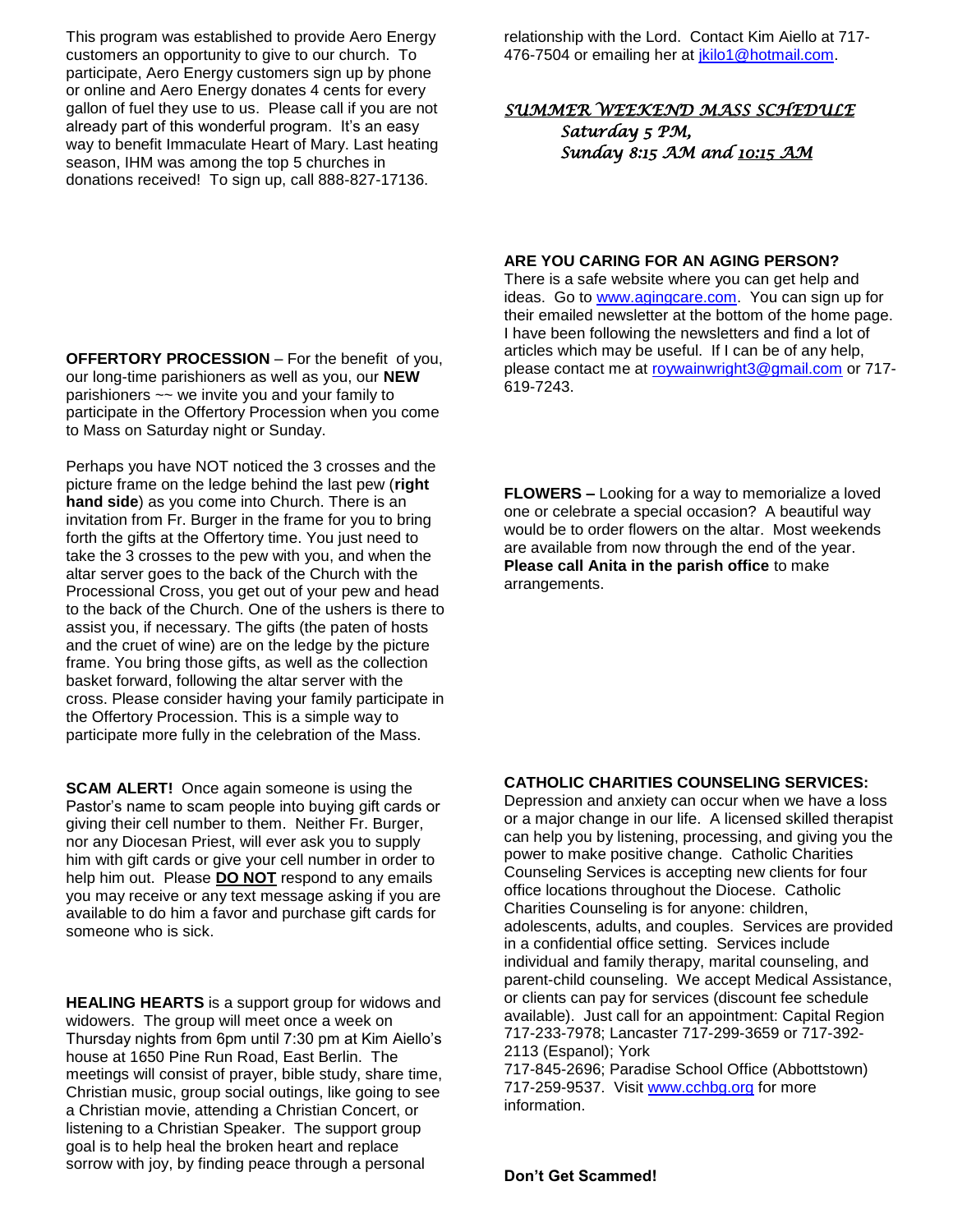Scammers are now posing as priests and other clergy. In this latest scam, you might receive an email or a text message that appears to be from your Pastor or another priest that you may know. The scammer ask you to help someone in need by purchasing a gift card and to provide the codes on that card.

Here's how to protect yourself from being scammed. 1 – Know that scammers are out there. Be suspicious of any request for funds of any type via an email message or a text message. Verify any request with a call to the person who supposedly sent it or a call to the phone number of the text that you received. 2 – Know that any email from a priest should be from a diocesan or parish email account. Messages sent from free services, such as Gmail or Yahoo, are more likely to be scammers.

3 – Many clergy do not share their cell phone numbers publicly. If you receive a text message from someone not on your phone's contact list, be suspicious. 4 – Know that priests will NEVER ask for financial transactions via email or text messages.

#### **IMPORTANT CHANGE FOR HANOVER HOSPITAL**

**ADMISSIONS –** The Hanover Hospital – UPMC Pinnacle Health has issued the following changes to their policy effective December 2018.

- 1. Clergy will not be able to view denominational lists at the front desk.
- 2. Clergy will not be able to obtain patient information at the front desk unless they have the patient's name.
- 3. If the patient indicates a congregational affiliation in the admissions interview, the Chaplain will call the congregation. If the patient indicates to the Chaplain on his or her rounds that he or she belongs to a particular congregation and gives permission the Chaplain will call the congregation.
- 4. In an emergency situation if the patient or family indicates a congregational affiliation to the Chaplain or other staff and gives permission to call the congregation, every effort will be made to notify the congregation.

#### **Because of these changes, it is very important that a family member contacts the parish when someone is admitted.**

**IMPORTANT ANNOUNCEMENT –** It has been noted that some people, who are dropped off or picked up for Mass, are doing so at the steps right along West Canal Road. Especially at night, and given the adjacent hill, it is deemed this is unsafe given the speed and flow of traffic. For accessible and safe access to the Church

at all times, please use the side social hall doors. Thank you.

**SUGGESTION CARDS** are available on the back ledges and at the entrances of the church. If you have any suggestions on how to make our parish better, please fill one out and return it in the collection basket.

**BOXTOPS FOR EDUCATION –** Please keep collecting and sending in those BoxTops for Education for St. Teresa School. If you'd like to help out trimming those BoxTops, please contact [kwenger@hotmail.com.](mailto:kwenger@hotmail.com) All help is appreciated!

**EVENT NOTICE –** I have been a parishioner at Immaculate Heart of Mary Church for more than 40 years and employed in the newspaper business for more than 20 years. We have many wonderful events happening here at our parish and we'd like to get the word out to the public. Please feel free to send me any events that would be of interest to our local community – from Lenten dinners to youth events to Bible studies and everything in between! You can send information to: [6fletch@embarqmail.com.](mailto:6fletch@embarqmail.com) Don't forget to tell me the following: WHAT is the event? WHO is invited? WHEN is the event? WHERE is the event? WHY should people attend? HOW can they get more information? If you have any questions, fee free to call or text me at 717-357-8051. Thank you!

Holly Fletcher

**HEARING IMPAIRED –** Anyone who is hearing impaired may find it helpful to sit in Pew #9 on the Sacristy side. You will notice "hearing impaired" stickers on the side of the pew to indicate the best place to sit if you are hearing impaired.

**CHILDREN'S CHAPEL –** For everyone's information, especially for those who may be new to our parish, there is a so-called **Children's Chapel** or **Cry Room** here in the Church. It's located in the front left corner of the church, where a restroom is also located. As a parish family, we want children and families to be welcome here at Mass, and so it's important to have an appropriate place in the church for babies and young children when they get fussy and need extra attention. We really want to encourage parents to use this space to tend to their children as needed. Please, feel free to just get up when need be from the body of the church, and utilize this space. Then you can better tend to your children without feeling like you're being watched. And this will also allow the other parishioners to be able to more fully focus on worshiping.